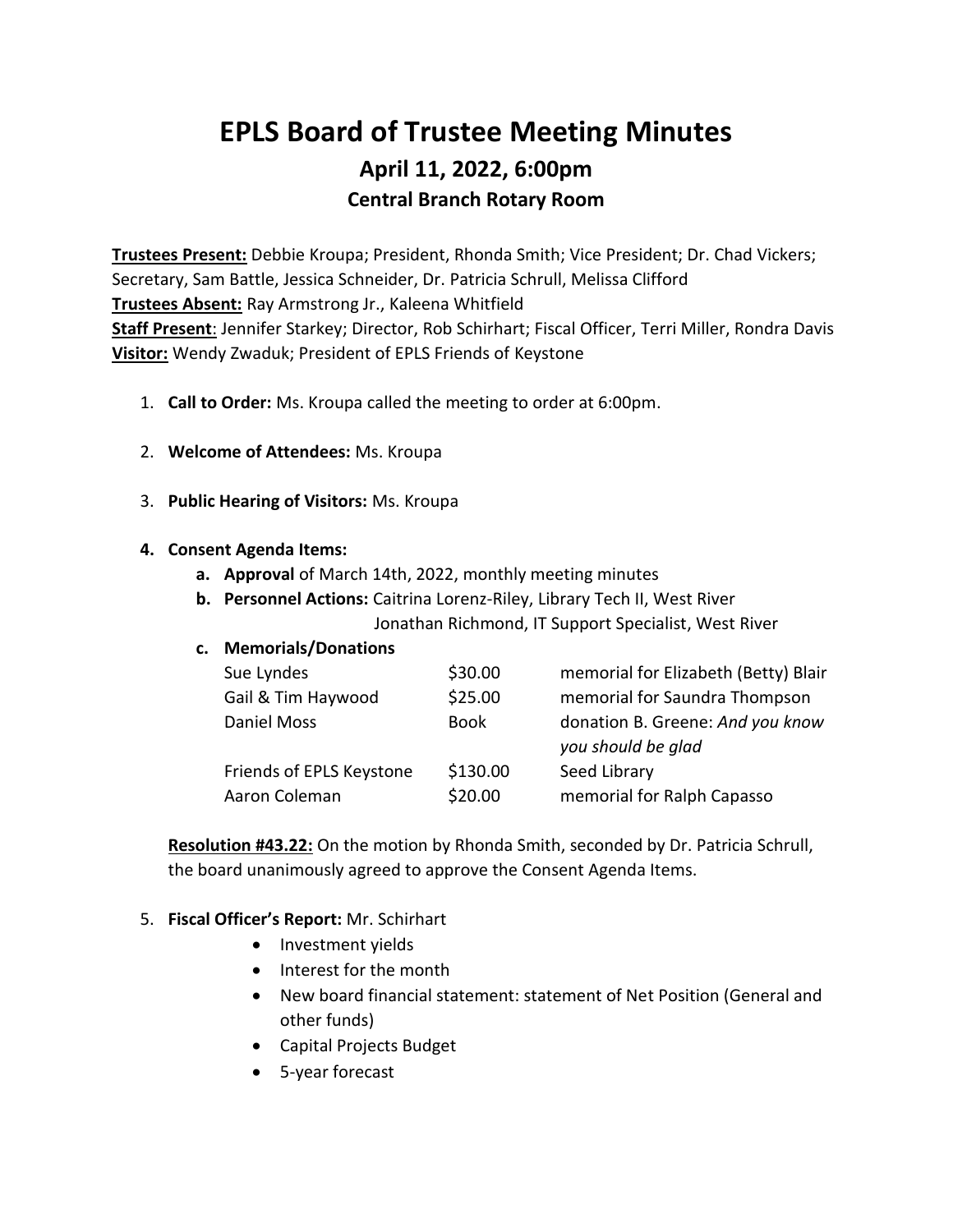**Resolution # 44.22:** On the motion by Sam Battle, seconded by Jessica Schneider, the board unanimously agreed to approve the Fiscal Officer's Report.

- 6. **Director's Report:** Ms. Starkey
	- Meet and Greet with community leaders scheduled Tues April 26 7:30- 9am.
	- EV Charging station, Partner Agreement: Installations across NEO to begin in July; EPLS provides electricity and sets the fees to offset costs, fee payment system is handled by NOACA and payment is disbursed (for 5-year term, details to be set in future written Agreement postinstallation). Questions about liability issues, responsibility, and safety factors.
	- Addressing space constraints: File storage / records, System wide materials storage, and Taylor office space.
	- Freedge installed at South, MOU completed; it's being used and is wellreceived
	- Legislative Day report: Intel coming to Ohio, huge project, many opportunities for jobs, LCCC only offering Chip certification program.
	- Trustees meeting with Assistant Prosecutor, Tuesday, September 20<sup>th</sup>. An email will be sent out to see who would like to attend.
	- Trustee Dinner is May  $12^{th}$ , RSVP will be needed by April 22<sup>nd</sup>, 2022. An email reminder will be sent out.
	- Work should be starting on Parking Lot this May, at Central.

**Resolution # 45.22:** On the motion by Chad Vickers, seconded by Dr. Patricia Schrull, the board unanimously agreed to approve the Director's Report.

7. **President's Report:** Ms. Kroupa: none

## **8. Committee Reports:**

**Friends of EPLS** – Jen Starkey spoke on behalf of the EPLS Friends, On May 2<sup>nd</sup>, 2022, at 11am - 1pm, the Friends will be having their Annual Meeting & Luncheon at the Central branch. This event is open to the public, rsvp by April 25<sup>th</sup>, 2022, to 440-322-5867. Currently looking for space for the book sale in November.

**Friends of EPLS Keystone** – Wendi Zwaduk spoke on behalf of the EPLS Keystone Friends, The Books-N-Brunch event is sold out! They were happy to donate money for the Keystone branch seed library. The new Friends Tree is up at the Keystone branch, will be putting up the leaves in May. This year is the  $20<sup>th</sup>$  anniversary of the Friends of EPLS Keystone group. Congratulations!